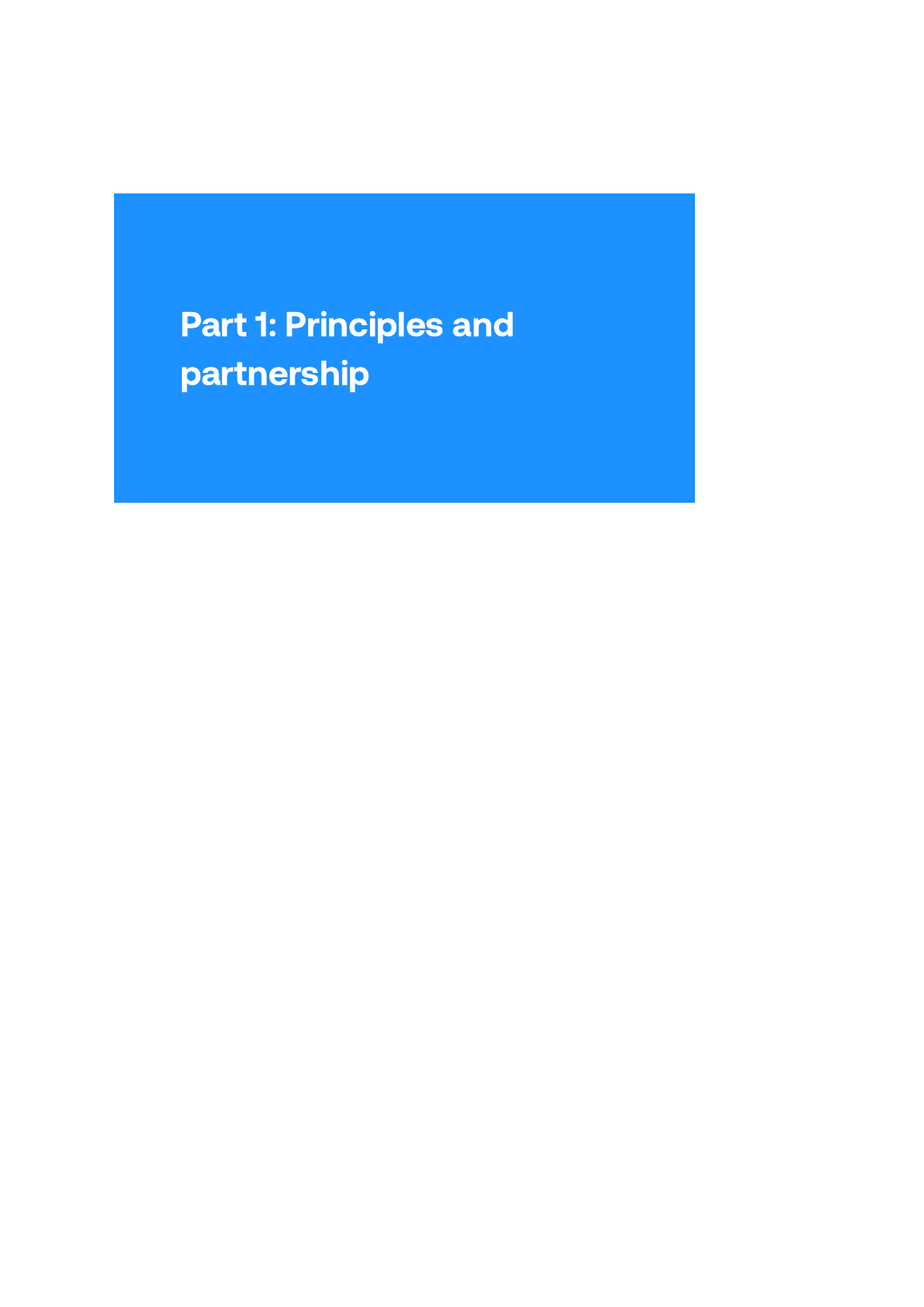## Principles and partnership

1.1 All NHS employers are obliged to adhere to employment and tax law and other statutory provisions. The NHS Staff Council will review this handbook periodically, taking account of changes to relevant legislation.

1.2 In Scotland, the statutory framework includes legislation on staff governance as set out in the NHS Reform (Scotland) Act 2004 and the Staff Governance Standard. Compliance with this standard includes implementation of Partnership Information Network (PIN) guidelines, which define a minimum standard of best employment practice. This handbook should be read in conjunction with the provisions of the PIN policies as listed in annex 22.

1.3 The provisions set out in this handbook are based on the need to ensure a fair system of pay for NHS employees which supports modernised working practices. The provisions recognise that modern forms of healthcare rely on flexible teams of staff providing patient care 24 hours a day, 7 days a week, 365 days a year and applying a wide range of skills.

1.4 Nationally, employer and trades union representatives have agreed to work in partnership to maintain an NHS pay system which supports NHS service modernisation and meets the reasonable aspirations of staff. The national partners have agreed to work together to meet the reasonable aspirations of all the parties to:

- ensure that the pay system leads to more patients being treated, more quickly and being given higher quality care
- assist new ways of working which best deliver the range and quality of services required, in as efficient and effective a way as possible, and organised to best meet the needs of patients
- assist the goal of achieving a quality workforce with the right numbers of staff, with the right skills and diversity, and organised in the right way
- improve the recruitment, retention and morale of the NHS workforce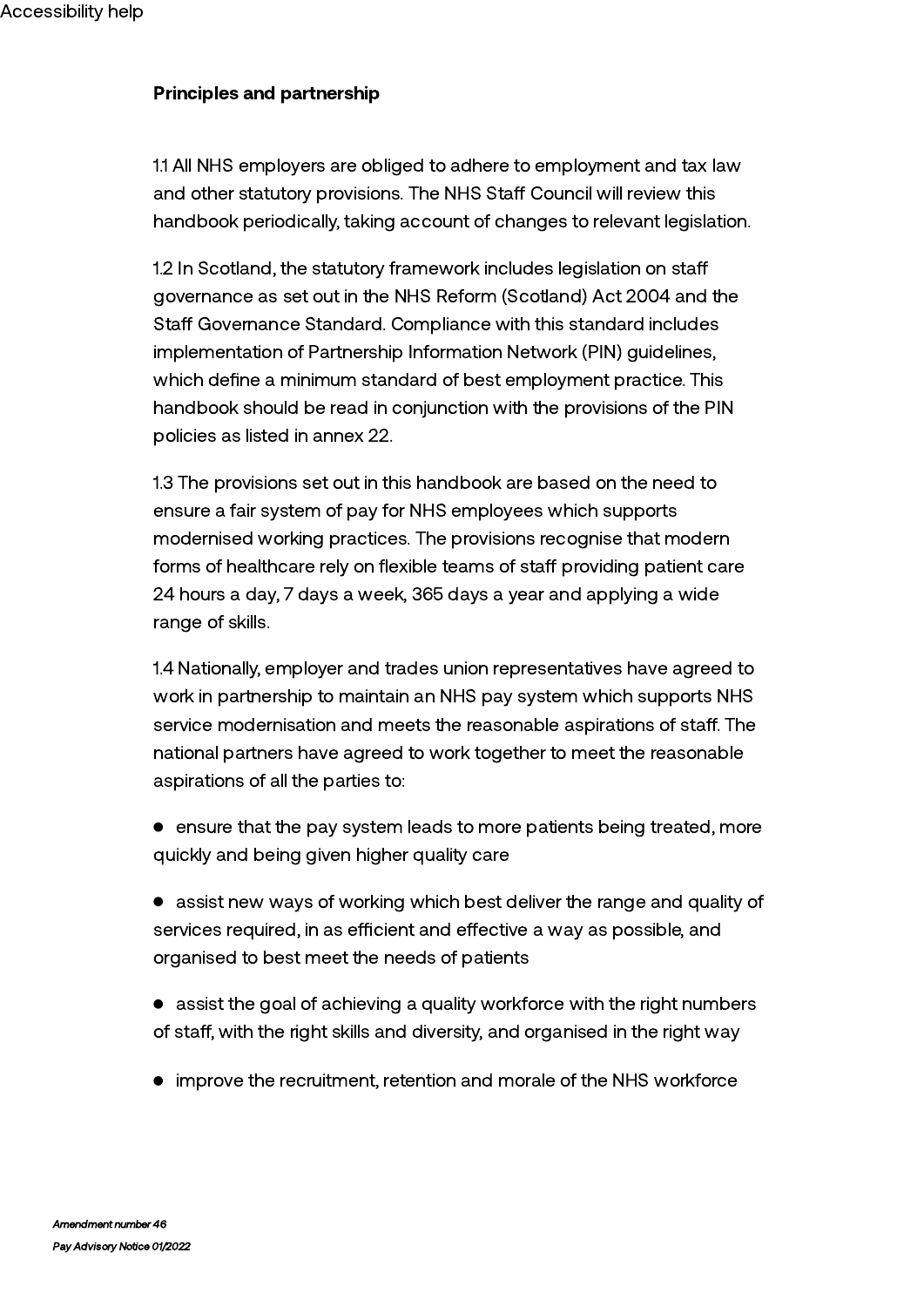• improve all aspects of equal opportunity and diversity, especially in the areas of career and training opportunities and to ensure working patterns that are flexible and responsive to family commitments

meet equal pay for work of equal value criteria, recognising that pay constitutes any benefits in cash or conditions.

1.5 Effective from 1 July 2018, new provisions will come in to force which apply to England only, accounting for the negotiated changes to pay and contract reform as set out in the Framework [Agreement](http://www.nhsemployers.org/-/media/Employers/Documents/Pay-and-reward/2018-contract-refresh/Framework_agreement_27_June_2018.pdf?la=en&hash=84470722F9C63F6B33B5E3D90DF36C0A81F63765&hash=84470722F9C63F6B33B5E3D90DF36C0A81F63765) on the reform of Agenda for Change. In light of the Barnett formula, the devolved nations of Scotland, Cymru/Wales and Northern Ireland will be able to consider whether and how the content of 2018 Framework Agreement could be implemented in those countries.

## Local partnership

1.6 Trades union and employer representatives at national level actively support, encourage and promote a partnership approach to the development of the pay system. Their aim is to ensure the pay system supports NHS service modernisation and meets the reasonable aspirations of staff. Employers and trades unions are expected to work in partnership to apply the pay system at local level.

1.7 To this end, employers should ensure that the representatives of trade unions and other staff organisations, recognised for purposes of collective bargaining at local level, are released appropriately to participate in the partnership process and that nominated officers of local staff representatives can be fully involved in the local partnership arrangements. The adequacy of facilities arrangements will be monitored by the NHS Staff Council.

1.8 Within NHS Scotland the Staff Governance Standard applies. This can be found at: http://www.staffgovernance.scot.nhs.uk/what-is-staffgovernance/staff-governance-standard/

## Wider human resources issues